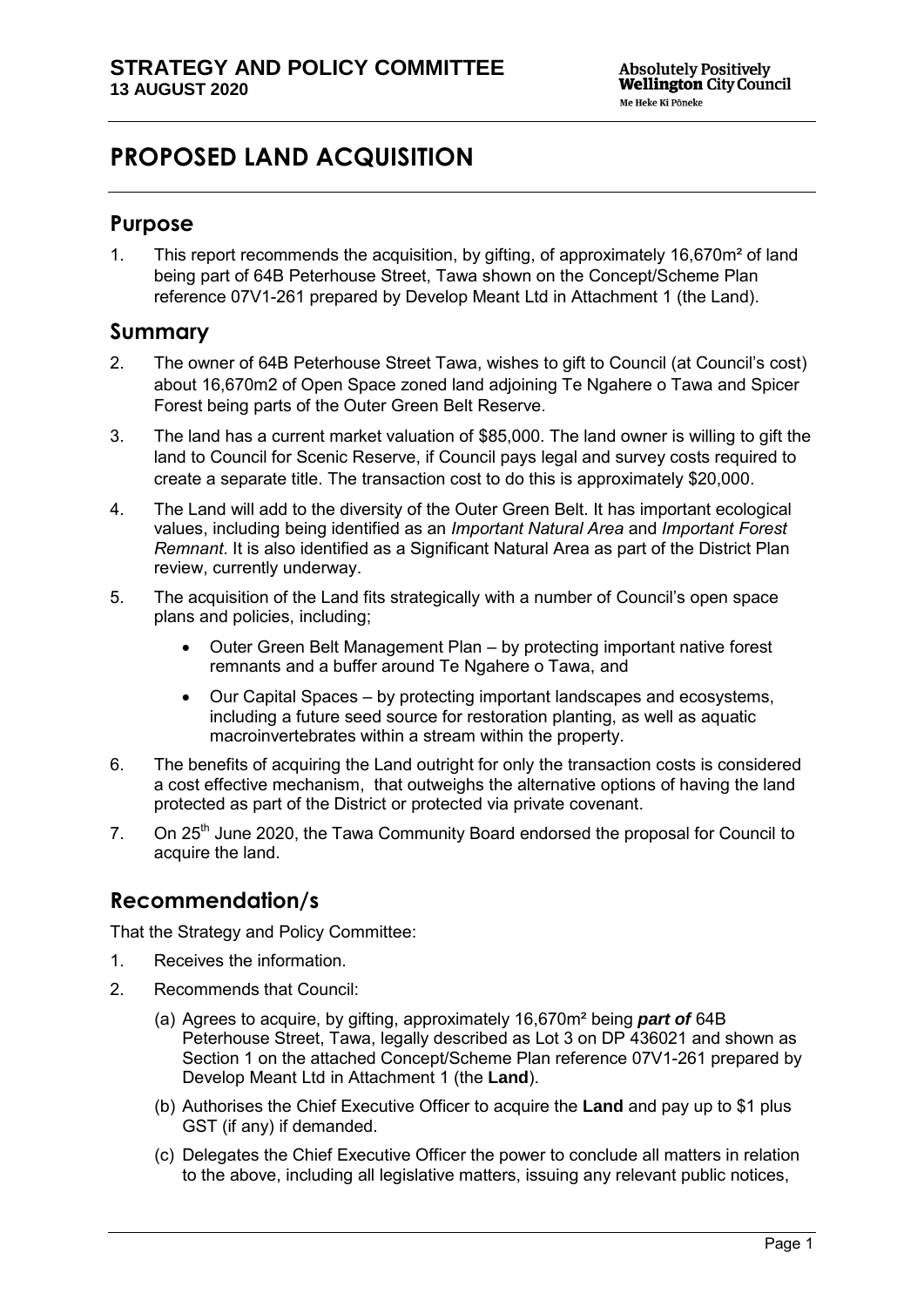negotiating the terms of the **Land** acquisition, imposing any reasonable covenants and anything else necessary.

- (d) Notes;
	- i) that Wellington City Council will meet all transaction costs, survey, and reasonable legal cost of the landowner for the transactions of land totalling \$20,000. This will be funded from existing opex budgets.
	- ii) that Council is not taking on any structural encumbrances of any sort on the land (including retaining walls, culverts, and any other structures or services etc).

## **Background**

- 8. 64B Peterhouse Street is currently held in one lot legally described as Lot 3 on DP 436021 on Record of Title 534497 (the Site – refer Attachment 2 for the Site Plan). The property has recently had land use consent granted for a single dwelling at the lower end of the site, known as Section 2 (approximately 1,270m² on the attached Concept/Scheme Plan). The owners propose gifting to Council the balance lot, of approximately 16,670m², shown as Section 1 on the plan (the Land).
- 9. The site is accessed from the cul-de-sac end of Peterhouse Street and it adjoins Te Ngahere o Tawa to the north and Spicer Forest to the western boundary – both part of the Outer Green Belt.
- 10. The site is zoned Open Space B and is within the Ridgeline Hilltops Overlay. The site starts at 100m above sea level (ASL) and reaches over 150m (ASL). The land has an approximate 1:2 gradient, so is a steep site.
- 11. The land holds important ecological values and is identified as an Important Forest Remnant. It is identified as a Significant Natural Area in the Outer Green Belt Management Plan and within the recent city wide ecological assessment.
- 12. The land has a current market valuation of \$85,000. The land owner is willing to gift the land to Council for Scenic Reserve, if Council pays legal and survey costs required to create a separate title. The transaction cost to do this is approximately \$20,000.

## **Discussion**

13. Officers have carried out an acquisition assessment as follows:

#### **Strategic fit under existing policies and plans**

- 14. Under the Outer Green Belt Management Plan (OGBMP) the site sits within Sector 1: Spicer/Redwood Plan 2019. Key Features and Values in this section include the following:
	- Important Natural Area and Important Forest Remnants (including an area of Prime Bush Remnant) – ecological hub in the northern suburbs;
	- Natural backdrop to Linden/Tawa/Redwood, and
	- Potential for recreational opportunities opening up in Spicier / Te Ngahere o Tawa.
- 15. Acquisition of the site would help enhance these values in the following ways:
	- a) Securing the site would help protect an Important Natural area, as well as one of the few remaining Important Forest Remnants in the sector.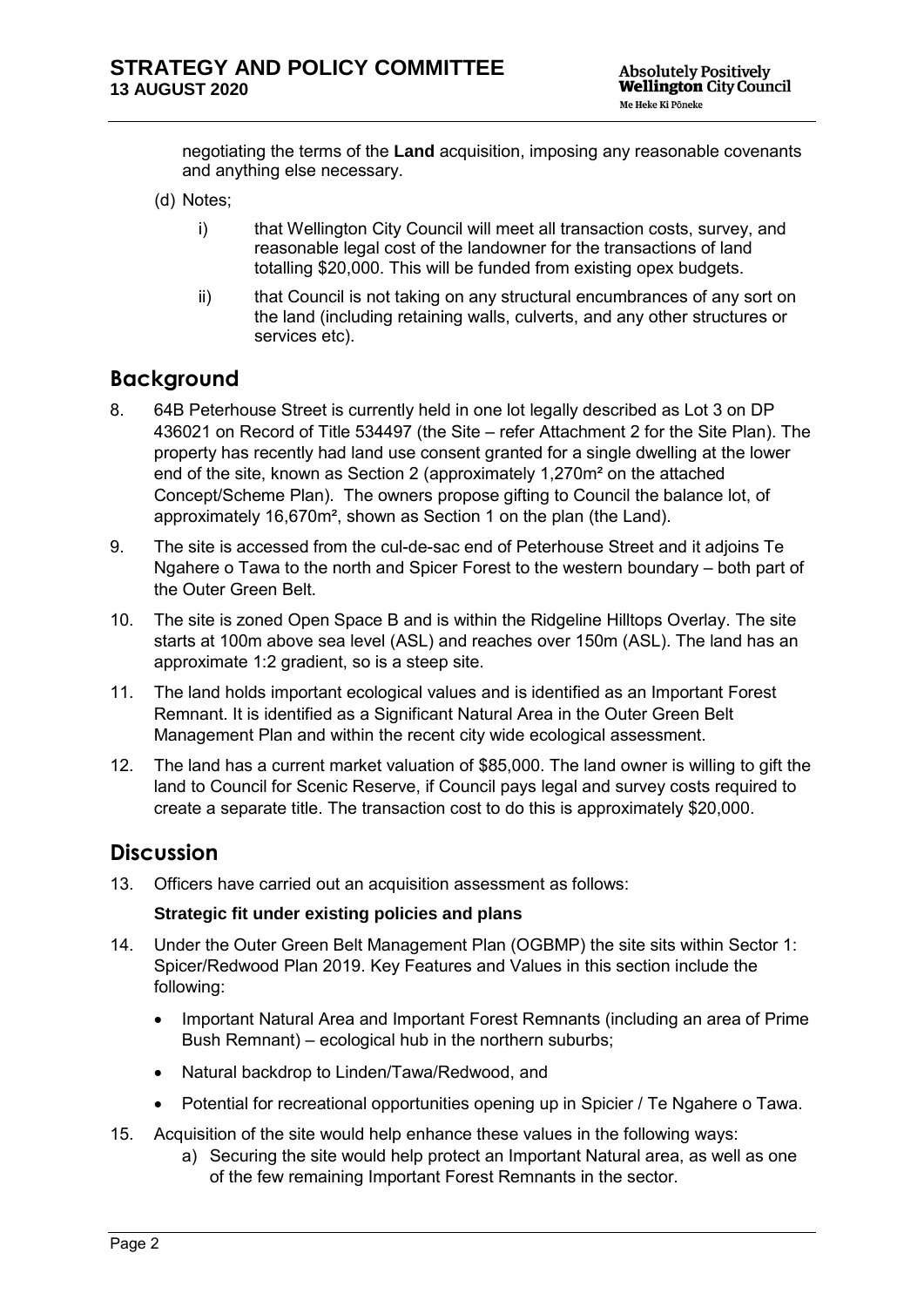- b) The site is within the current District Plan Ridgeline Hilltops Overlay.
- c) The site is part of the natural back drop in this sector and in terms of landscape provides a link between the urban areas and the wider Outer Green Belt towards the ridgeline. Refer Attachment 3 – Photo showing approximate location 64b Peterhouse Street.
- d) The site will add land to the OGB reserves that form a visual backdrop to the residential area.
- e) Though this site would not be essential to develop tracks in this area, we don't yet know the future alignment of the dual use track from Kiwi Crescent to Spicer.
- 16. The OGBMP describes the importance of the remnant native forest in this area and the important visual backdrop this landscape provides. It is noted that the purchase of Te Ngahere o Tawa land (ex – Forest of Tane) provides a good opportunity for a better local network of tracks in this sector.
- 17. The acquisition of this site, though not specifically identified in the OGBMP, would help Council realise the following actions, as set out in the Plan:
	- *Recognising the importance of the native forest remnants in this sector, particularly those containing seed source of key restoration species, and protect them by maintaining in good health through weed and pest animal control.*
	- *Protect the vegetation cover in the stream catchment areas through various means, including riparian planting, staged forest management work affecting streams and sediment control.*
	- *Ensure a buffer is left around the existing remnant indigenous vegetation in Te Ngahere o Tawa during the staged exotic tree removal, to protect it from wind exposure* (noting the southern boundary of the pine forest adjoins the Peterhouse Street site).
	- *Manage and use the forest remnants in this sector as the hub for native forest restoration both within and outside the Outer Green Belt in the wider Marshall Ridge/Porirua Stream Valley, including: a) providing seed sources for both bird distribution and eco-sourced restoration planting; and b) providing safe and attractive habitat for wildlife, particularly birds like kereru that are key species for seed distribution along wildlife corridors.*

#### **Our Capital Spaces 2013**

- 18. When assessed against Our Capital Spaces this property comes out as high to medium level of strategic importance.
- 19. Focus Areas are outlined in the Wellington City Council Open Space and Recreation Strategy (Our Capital Spaces) and include*:*

#### *Identify important landscapes*

*We will identify and protect and/or acquire important natural and cultural landscapes. This will contribute to achieving the recreation and biodiversity outcomes sought in Our Capital Spaces while meeting the growth needs of the city.* 

- 20. The acquisition of the site will achieve the Outcomes of Our Capital Spaces, in particular:
	- *Outcome 2 Protecting birds, nature, streams and landscapes The site is highly significant in Wellington City Council ecological significance criteria,*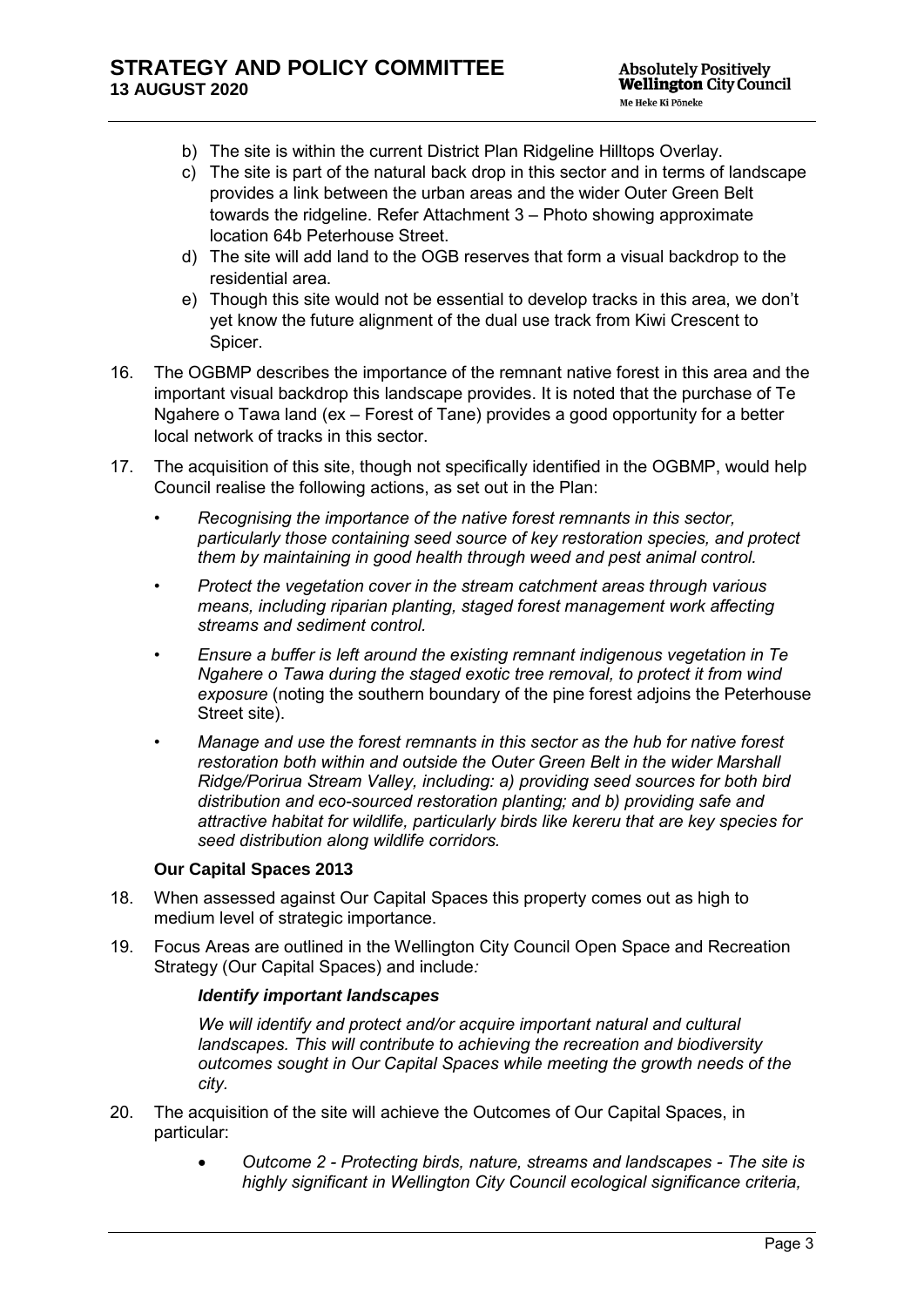*and includes a stream. It provides high visual integration between existing areas of open space.* 

#### **Landscape values**

21. The site adds significantly to the natural backdrop of Tawa due to the site being covered in remnant native forest. The site starts at the edge of the urban area and stretches to the skyline. The valley in the site where the stream runs through provides visual diversity along this hillside.

#### **Ecological significance**

22. The site is ecologically significant. The native vegetation will be an excellent source of seed for future revegetation projects. A report was completed by Boffa Miskell to assess the significance of the catchment and stream within the property. The report concluded the stream has medium ecological value. The pipe network under Tawa is an assumed fish barrier. However the complex stream channel and surrounding native vegetation is expected to support comparatively high value aquatic macroinvertebrate habitat, including insect larvae, worms, snails, crayfish, and other crustaceans.

#### *Geotechnical Risks*

- 23. Due to the steep nature of the site and pending land use consent for the lower section of the site, a Geotechnical report was undertaken by the land owner to assess the stability of the site for foundations and retaining wall, as well as stormwater discharges.
- 24. This report was internally peer reviewed by a Civil/Structural engineer to determine the risk and potential liability to Council. It was concluded that a single failure will likely be shallow and of a low volume, consistent with typical Wellington geology. The site can be managed as other similar sites are across the parks network.

## **Options**

- 25. The land is identified as a Significant Natural Area (SNA) so there is potential protection of the land via the District Plan review. Considering the low cost and the small amount of protected land in this sector of the Outer Green Belt, and that any SNA protection is still some years away, the benefit of securing the Land for only the transitions costs outweighs the benefit of having the site protected as part of a future District Plan review process.
- 26. In the future the land could support links with a track network in the area and acquisition as proposed for approximately \$20,000 will increase Council's overall "book" asset value of reserve land.
- 27. Another option would be for the land owner to protect the land with a covenant, rather than Council acquiring the land. Though a covenant would cost Council nothing, it is a land owner decision and they would prefer to gift the land to Council. The covenant may also prevent Council from using the land as part of the future track network.

## **Next Actions**

- 28. Negotiate and execute a sale and purchase agreement for the gifting
- 29. Preparation of a Survey Plan to be approved by LINZ; and
- 30. Settlement and gazettal of the land as 'scenic reserve'.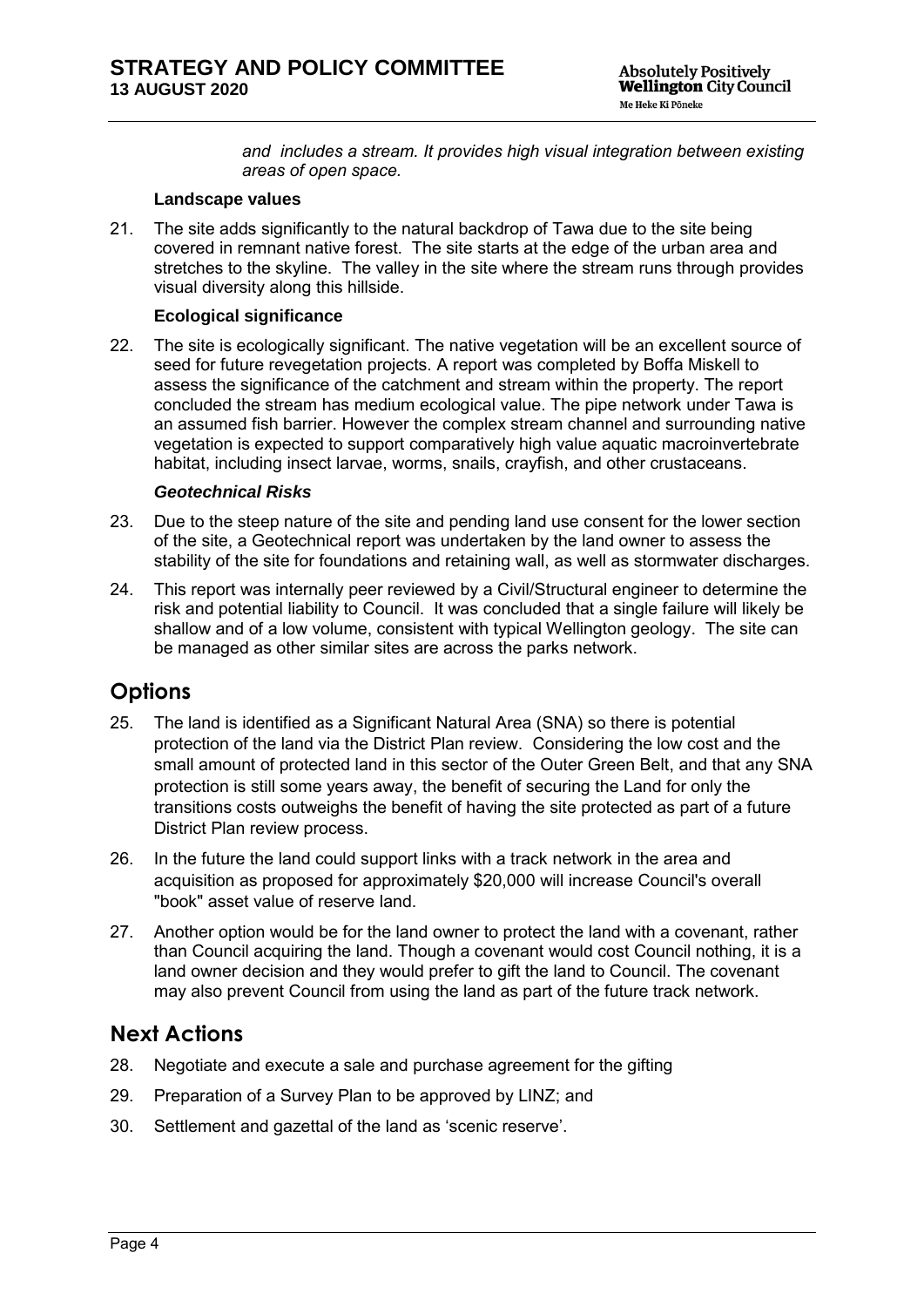Attachments<br>Attachment 1. Scheme Plan Attachment 1. Scheme F<br>Attachment 2. Site Plan

Attachment 2.<br>Attachment 3.

Photo showing approximate location 64b Peterhouse Street

| Authors    | Joel de Boer, Recreation and Parks Planner             |
|------------|--------------------------------------------------------|
|            | John Vriens, Principal Property Advisor                |
| Authoriser | Bec Ramsay, Manager Open Space and Recreation Planning |
|            | Paul Andrews, Manager Parks, Sports & Rec              |
|            | <b>Claire Richardson, Chief Operations Officer</b>     |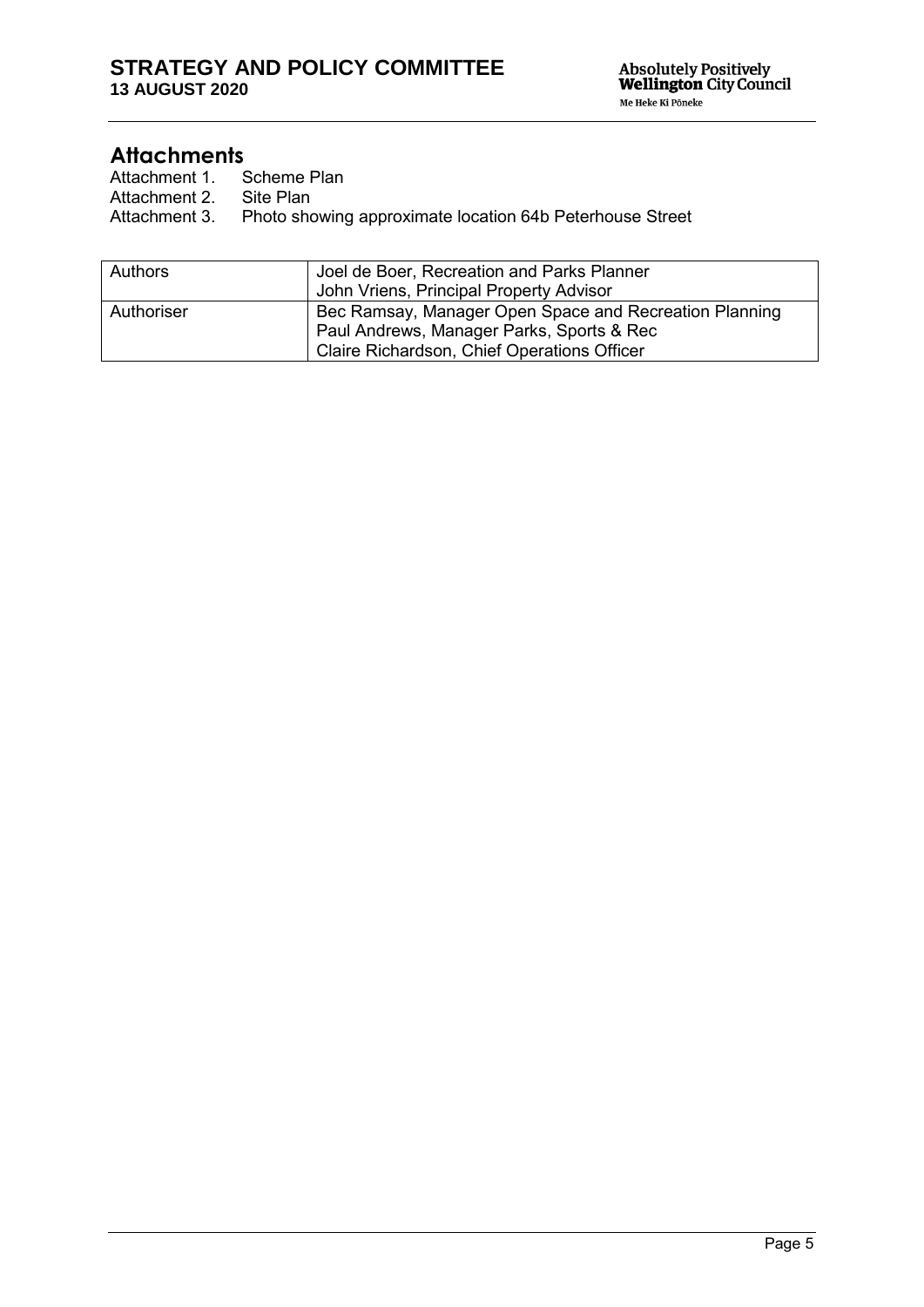# **SUPPORTING INFORMATION**

## **Engagement and Consultation**

The Tawa Community Board endorsed this acquisition at their June  $25<sup>th</sup>$  meeting, however they asked if there would be access for maintenance and clearing of the new culvert (on private land) and whether the locate Pest Free Tawa group could gain access over the private land. Access to the culvert can be secured once the building consent for the house (and storm water connections) is approved by Council. This is reliant on the owner securing Regional Council consent to install the culvert, which is yet to occur. The owner's representative has advised that access for pest free initiatives would be best obtained by request rather than formalising this and encumbering their title.

No other engagement and consultation has occurred as this is a land acquisition from a private land owner and they are willing to gift/ transfer it as scenic reserve. The proposal aligns with current Council policy and strategy in relation to Outer Green Belt aspirations and land acquisition for reserves.

#### **Treaty of Waitangi considerations**

There are no Treaty of Waitangi considerations. The land is private property and the owner has asked to gift the land to the Council for reserve purposes. Strategically Mana Whenua are supportive of the recently published Outer Green Belt Management Plan which supports the protection of further areas of land as reserve over time.

#### **Financial implications**

The costs to undertake this transaction is estimated to be approximately \$20,000 plus GST (if any) and are set out below:

- Survey \$9,000, plus GST;
- LINZ fees \$1,000, plus GST;
- Legal expenses \$10,000, plus GST.

The land that is proposed to be acquired has a current market value of \$85,000; however the owner is gifting the land to Council in exchange for payment of the associated transaction costs estimated at \$20,000.

Wellington City Council will meet all transaction costs, survey, and reasonable legal cost of the landowner for the transactions of land totalling \$20,000. This will be taken from existing Parks Sport and Recreation planning team budgets.

#### **Policy and legislative implications**

All land acquisitions require Council approval. The acquisition aligns with the Outer Green Belt Management Plan direction and the Councils Open Space and Recreation Strategy (Our Capital Spaces).

#### **Risks / legal**

All agreements will be prepared and finalised by Council's solicitors.

#### **Climate Change impact and considerations**

Healthy ecosystems in the steep hill country surrounding the residential areas of the city help build city resilience to climate change through regulating storm water. Native forest cover plays an important role in carbon sequestration and provides seed source for further planting of forest cover across the reserve network.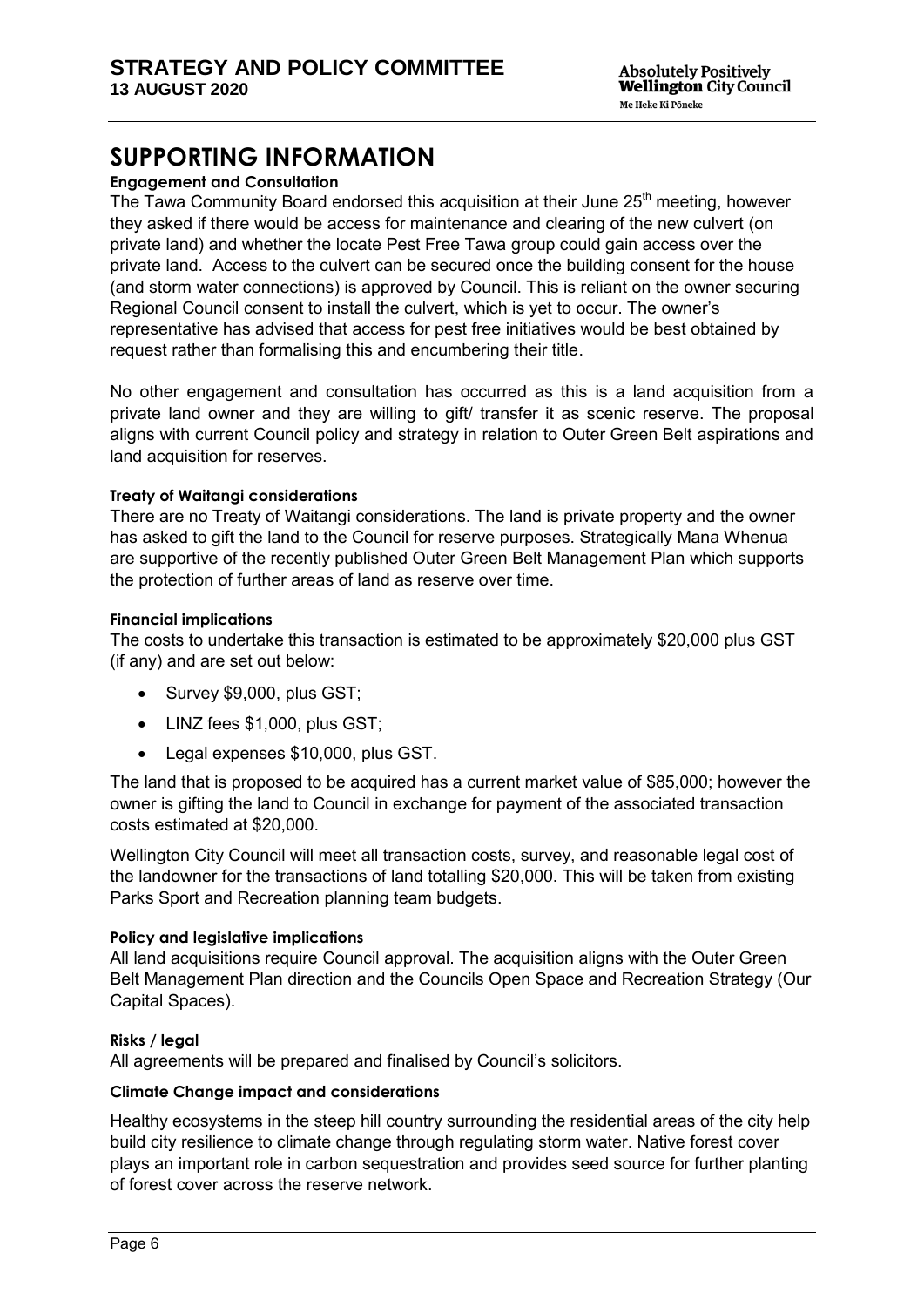#### **Communications Plan**

None is planned at this time although this land, if acquired, will form part of the Outer Green Belt and add to the earlier acquisition of Te Ngahere o Tawa (formerly known as Forest of Tane). This will be communicated to the Tawa community.

#### **Health and Safety Impact considered**

There are no health and safety impacts in acquisition of this land. Wellington Water will determine the requirements for access to the culvert on the adjacent private property for maintenance if required.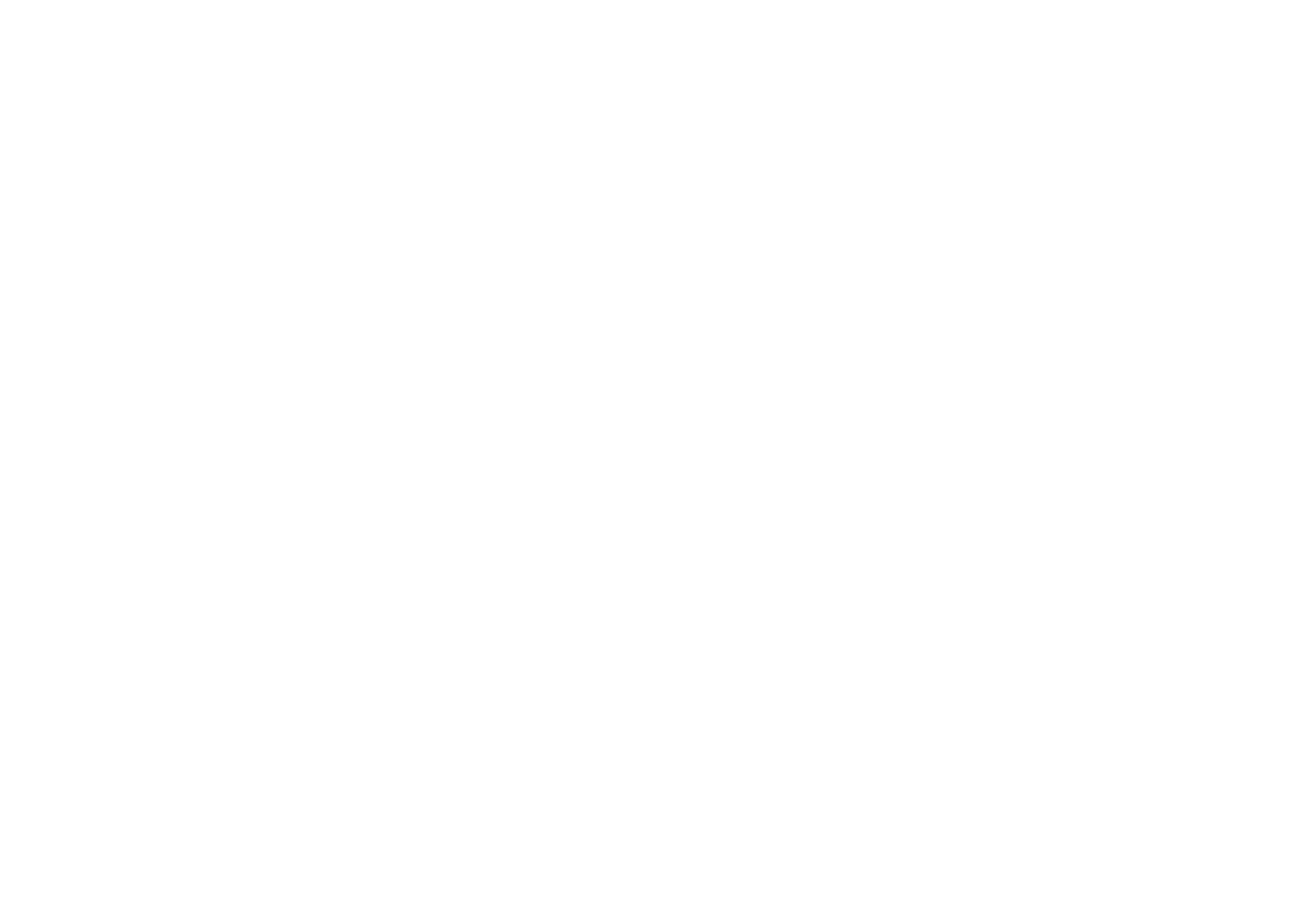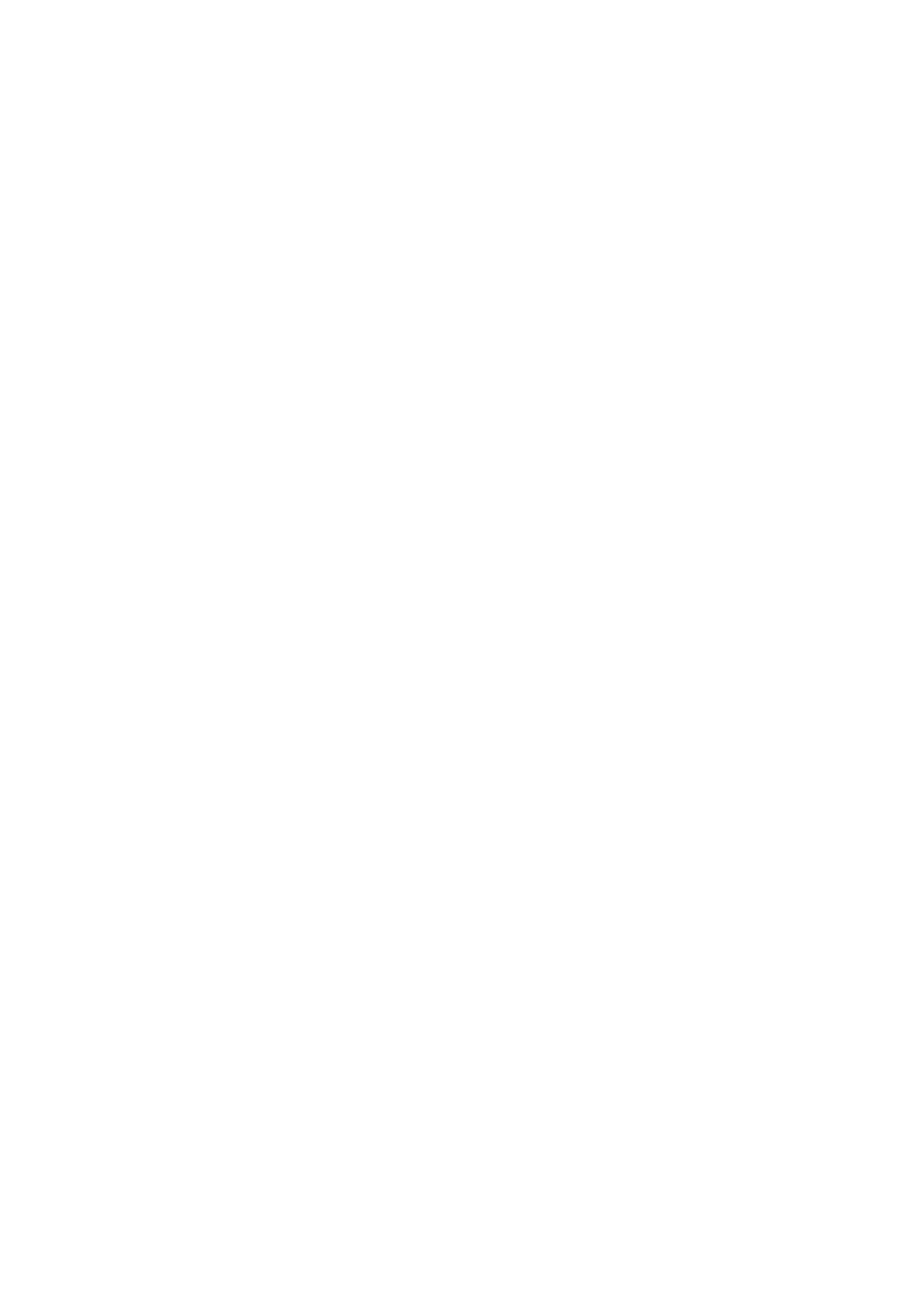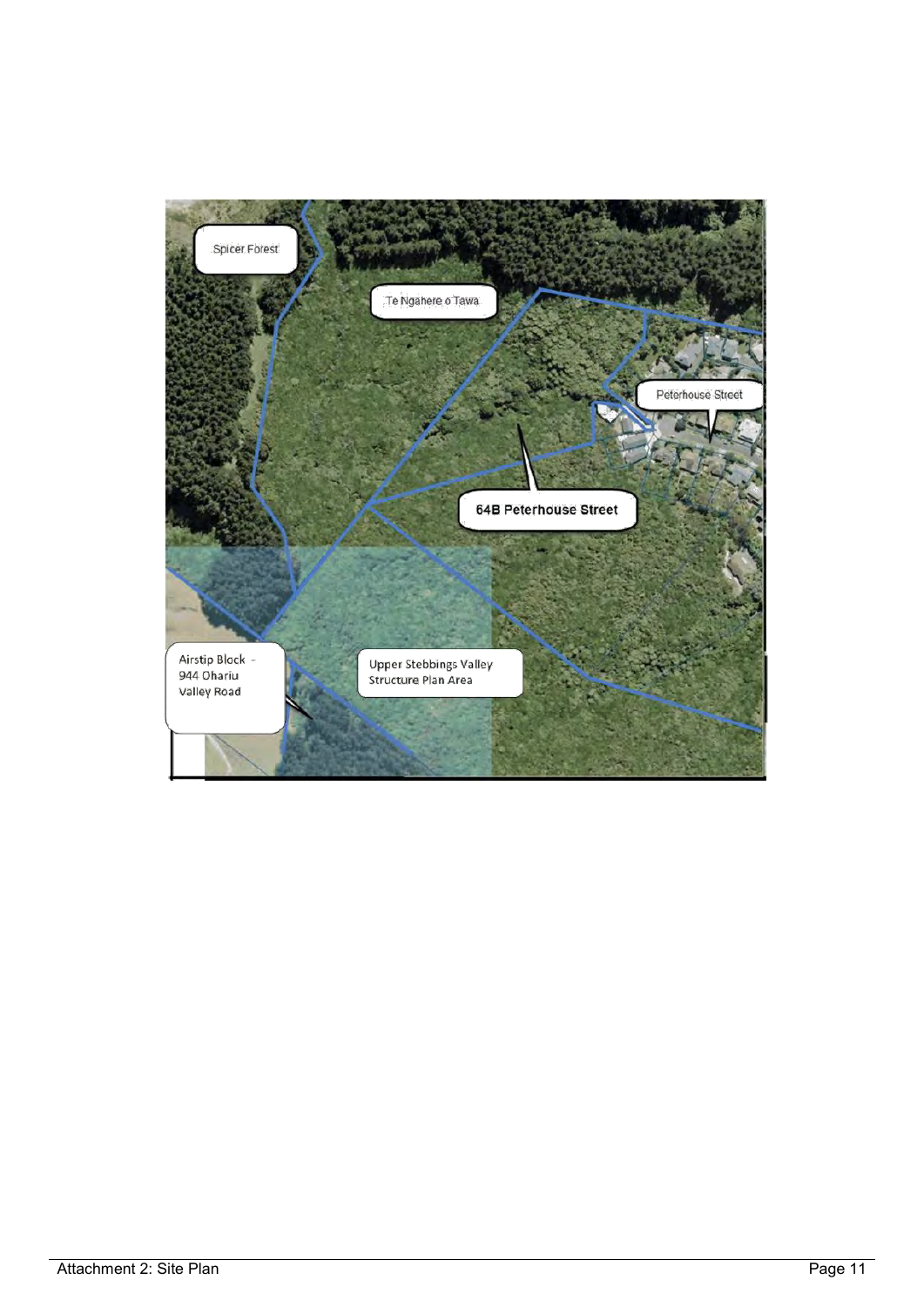

#### Photo showing approximate location of 64b Peterhouse Street, Tawa

Photo taken from Grenada North Park looking west toward Redwood/Tawa